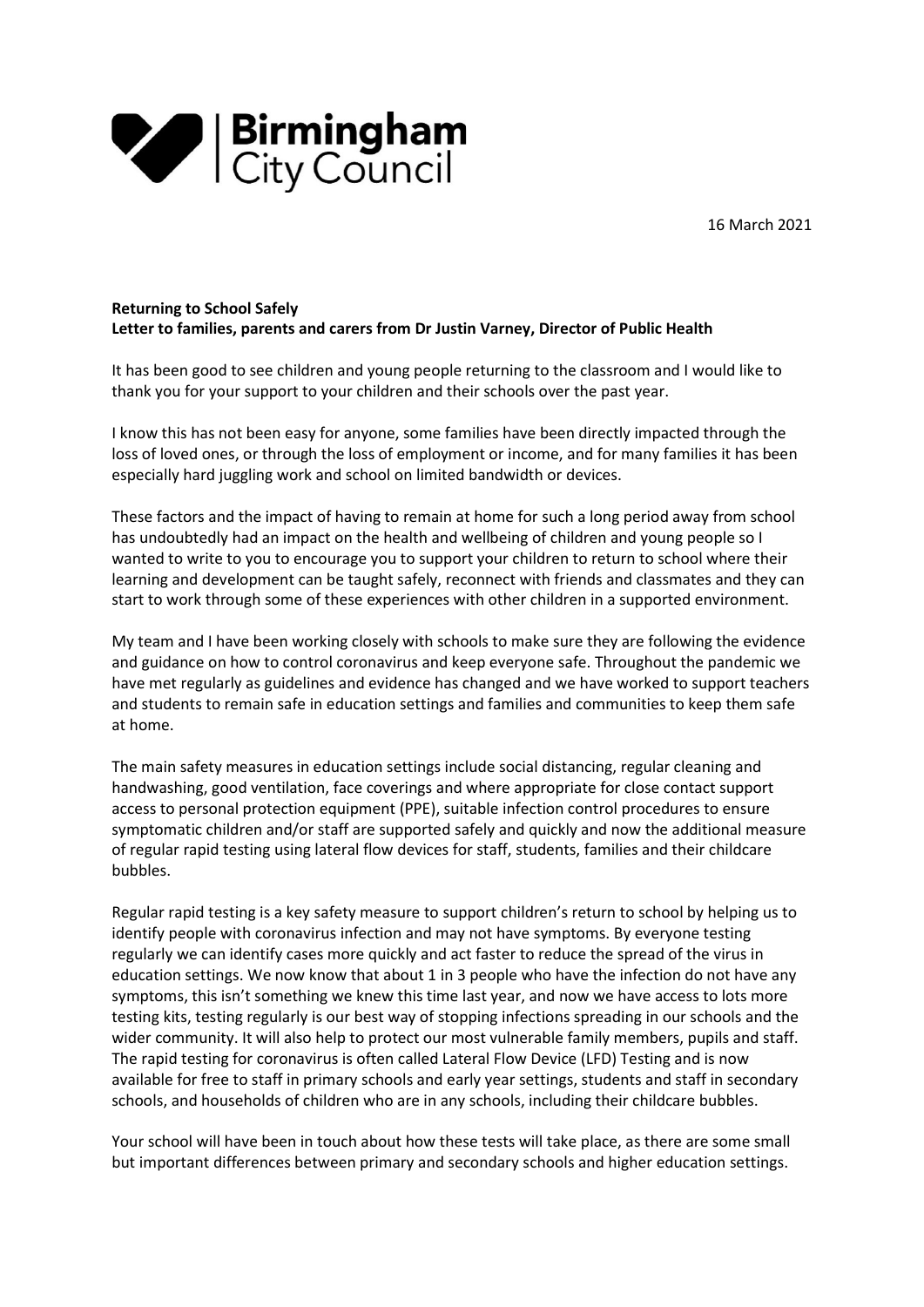If you have children in secondary school, please provide consent for them to be tested and support your school by testing yourselves and encouraging children to continue testing regularly at home, as this is going to be a key part of the road map of relaxation of lockdown moving forward alongside vaccine uptake.

## There are two ways for households to get LFD home testing kits:

### 1. Collect boxes of LFD home testing kits from several locations around the city.

- a. Collection locations can be found on the site finder tool here: https://find-covid-19-rapidtest-sites.maps.test-and-trace.nhs.uk/.
- b. Details of opening times for LFD kits collection at each location are on the site finder tool. LFD home test kit collection times are in the afternoons. Please note that the locations operate in the mornings as symptomatic PCR test sites.
- c. Parents and family members of pupils who attend Birmingham schools, and staff who provide support services to schools (catering staff, school transport drivers, etc) can visit any of these locations, without an appointment and collect up to a maximum of 4 boxes of test kits for their household members.
- d. Each box contains 7 LFD home tests that should last one person about a month based on them testing themselves twice a week.

### 2. Order test kits online here: https://www.gov.uk/order-coronavirus-rapid-lateral-flow-tests

If as a parent you are testing regularly through work twice a week then you don't need to do additional testing and as more workplaces re-open, we expect businesses to be ensuring that staff returning to the workplace are regularly testing as part of their Covid-19 safety measures.

The results of your test need to be registered on-line or by calling 119: https://www.gov.uk/report-covid19-result or by calling 119.

# If anyone in your household tests positive or gets coronavirus symptoms, you should:

- Self-isolate immediately.
- Get a PCR test to confirm the result https://www.gov.uk/get-coronavirus-test or call 119.
- Follow the stay at home guidance for households with possible coronavirus infection.
- Tell the school or college of the positive test result so they can get the right advice and support from our local public health team.
- Reporting every result to NHS Test and Trace on the same day you take the test.

Please remember: a negative result with the rapid testing kits means the test did not find signs of coronavirus on the day of the test and does not guarantee you do not have coronavirus, as the rapid tests are most effective at identifying when people are infectious and have lots of virus present so may miss early infection. So you should keep following all coronavirus advice including regular handwashing, social distancing and wearing a face covering where recommended.

Symptoms of coronavirus are a new and continuous cough or a high temperature, or has a loss of, or change in, their normal sense of taste or smell (anosmia). Although we know that some people have other symptoms, these remain the most common ones and people often have at least one of these three. You can find more information about symptoms of coronavirus in children at: www.nhs.uk/conditions/coronavirus-covid-19/symptoms/coronavirus-in-children/.